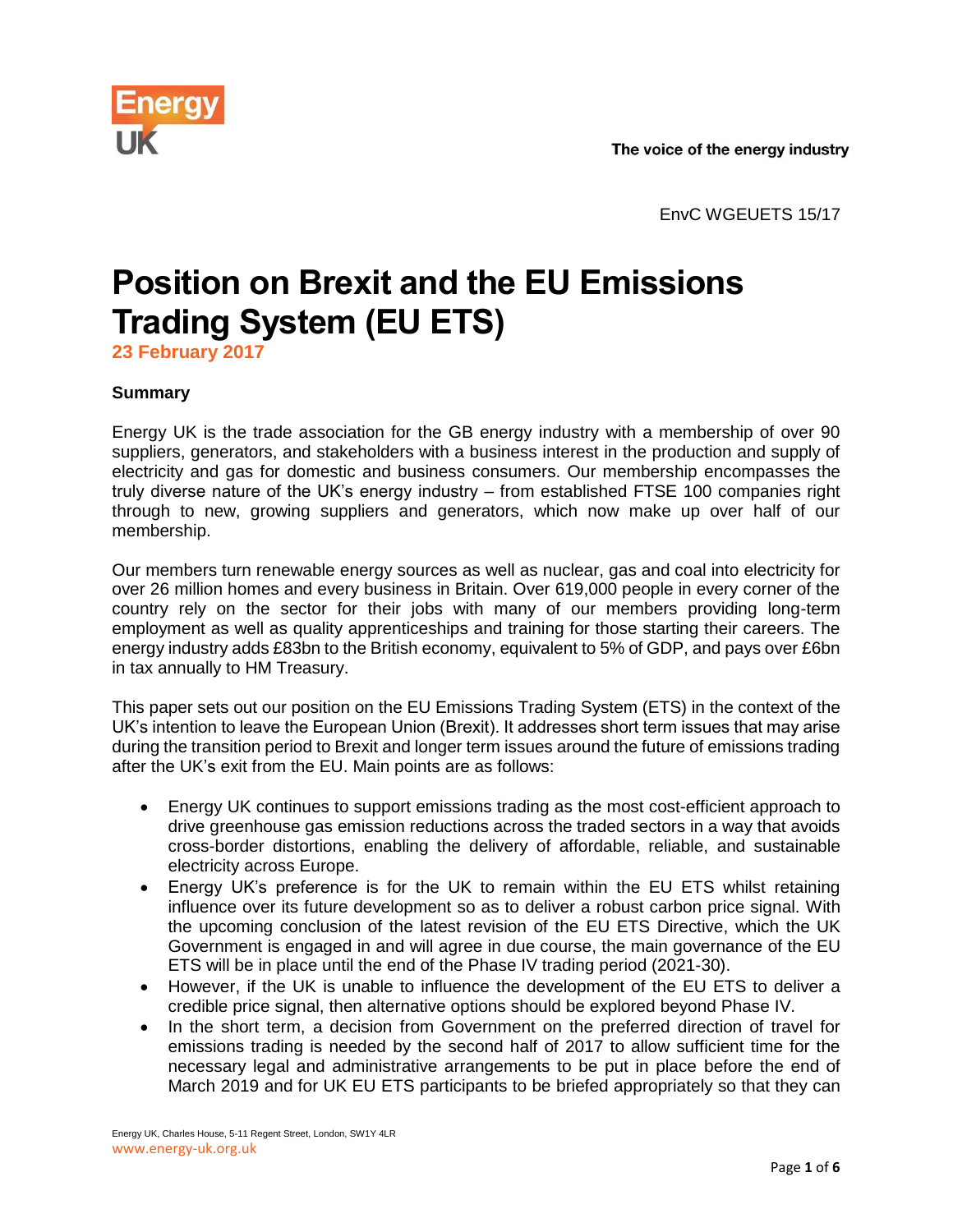prepare to comply. Leaving part-way through a trading Phase would create logistical difficulties for UK participants and uncertainty throughout the EU ETS. It would be less disruptive for all participants for the UK to leave at the end of a trading Phase.

- There are wider political implications that need to be considered with any exit from the EU ETS, including the UK's participation in the scrutiny of any changes to the ongoing ETS Directive revision, the Effort Sharing Regulation and the high-level commitments on EU 2030 Climate and Energy agreements made in October 2014.
- For any emissions trading system adopted by the UK post-Brexit, broad sector coverage is a key principle for the operation of a successful trading scheme and for achieving a liquid market and a robust carbon price signal to support the cost-effective decarbonisation of the GB energy system and other sectors.
- In order to secure the benefits of broad geographical coverage and maintain influence in carbon trading discussions including the EU ETS, we would encourage the Government to pursue a strategy of fostering international linkage discussions with the increasing number of trading schemes that are developing across the world. This would fit with the Government's intention to pursue international trading initiatives more vigorously.

### **Position statement**

Energy UK has supported a strong EU ETS from its initiation because we see this as the most cost-efficient approach to drive greenhouse gas emission reductions across the traded sectors in a way that avoids cross-border distortions, enabling the delivery of affordable, reliable, and sustainable electricity across Europe.

Energy UK's preference is for the UK to remain within the EU ETS whilst retaining influence over its future development so as to deliver a robust carbon price signal. With the upcoming conclusion of the latest revision of the EU ETS Directive, which the UK Government is engaged in and will agree in due course, the main governance of the EU ETS will be in place until the end of the Phase IV trading period (2021-30). There are some other technical elements which the Commission will adopt, such as the use of the low-carbon funding mechanisms, but these will not go through the co-decision process so the UK's future absence from the European institutions would be less significant, so long as the Government continues to contribute to policy development now.

Where the UK's voice may be missed during Phase IV will be in the review of parameters due by 2022 and the Paris Agreement review cycles in 2018/20, 2023/25 and 2028/30. Ultimately, these are likely to be marginal in their impact on individual participants compared to the governance provisions included in the EU ETS Directive, and the UK can retain strong influence through its excellent international climate change diplomacy via the Foreign and Commonwealth Office (FCO) and through the strong analytical capacity of the emissions trading teams within the Department for Business, Energy and Industrial Strategy (BEIS).

However, if the UK is unable to influence the development of the EU ETS to deliver a credible price signal, then alternative options should be explored beyond Phase IV. We hope the revision of the EU ETS Directive, as supported by the UK Government, can help progress towards achieving a robust price signal.

From a political perspective, Energy UK welcomes the UK Government's approach to engage with and fully implement all EU legislation whilst still a Member State, including the ETS Directive. This approach will ensure a more collaborative future relationship on cross-border issues, particularly important for physically networked industries like electricity and gas. In this respect,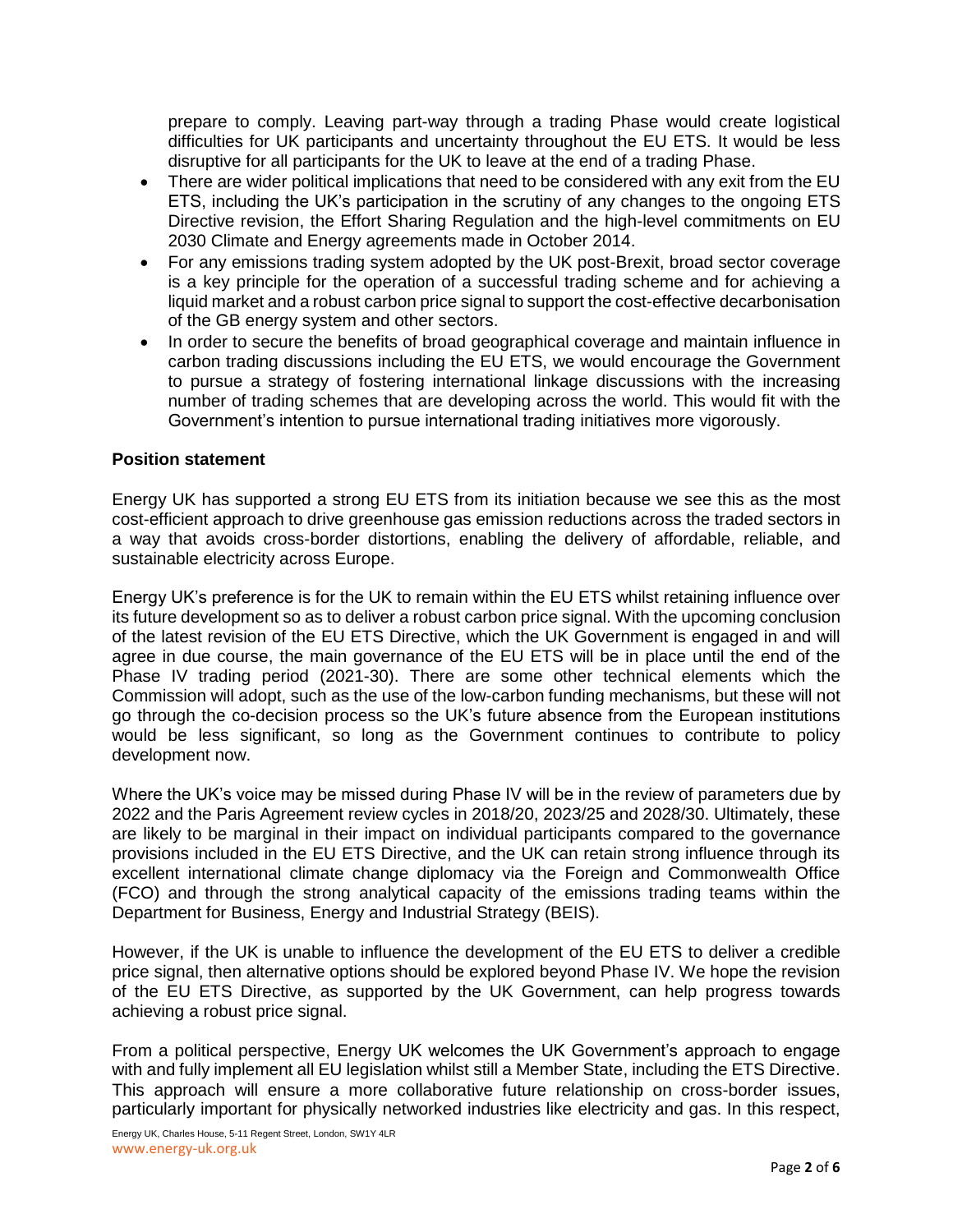the assumption would be that, even if the UK Government chooses to leave the EU ETS, a politically acceptable exit from an EU perspective could mean the UK remaining in the EU ETS until at least the end of Phase IV (end of 2030) given it has made inputs to the System's main governance up until then and has made high-level political commitments to support certain Member States in the 2030 Climate and Energy agreements made in October 2014.

Participation in the EU ETS is not reliant on remaining in the Single Market or the Internal Energy Market (IEM), and there is no obstacle for a non-EEA state to participate in the EU ETS (with the agreement of the EU Member States). Nor is the lack of European Court of Justice (ECJ) jurisdiction a barrier, as Iceland, Liechtenstein and Norway participate in the EU ETS under the Court of Justice of the European Free Trade Association States (EFTA Court), and the UK could use this route or another dispute resolution mechanism to continue participation. Therefore, in principle, there is an option for the UK to simply remain in the EU ETS, irrespective of the UK's wider relationship with the EU. Indeed if the intention is to secure sectoral arrangements with the Single Market, EU ETS participation would almost certainly be seen as a prerequisite for those sectors.

We recognise that issues around Brexit fall into two main categories: **short term** issues that may arise during the transition period to new arrangements; and **longer term** issues around the future of emissions trading post-Brexit.

#### Short term issues during the transition period to Brexit

If, in its exit negotiations with the EU, the UK Government opts to leave the EU ETS, it could mean disengaging from the System part-way through a calendar compliance year and part-way through a trading Phase. Leaving part-way through a trading Phase would create logistical difficulties for UK participants and uncertainty throughout the EU ETS. It would be less disruptive for all participants for the UK to leave at the end of a trading Phase.

Leaving the EU ETS in April 2019 or even at the end of the current trading period (end of 2020) would raise a list of issues that Energy UK would want to be recognised and discussed by the end of 2017, if this option was to be pursued or indeed was a possible outcome:

- What will UK participants have to do to comply in the course of transition from EU ETS to new arrangements?
- Does the UK need to establish a new registry for allowances to operate after any exit?
- Would emissions have to be verified to the end of any exit? Can we invoke the procedures used in the case of plant closure? Is there potential need for a UK-only mechanism to be in place (e.g. the Government commits to surrender allowances to meet UK emissions for this period)?
- If there were an April 2019 exit, what would the arrangement be for the remainder of EU ETS Phase 3 (through to the end of 2020)?
- What are the impacts on auctioning timetable and volumes?
- Are there any impacts on calculation of the Market Stability Reserve (MSR) due to begin in January 2019?
- How would exit impact allocations for other Member States?

None of the issues look unsurmountable. However, the answers to these questions are likely to be at a level of detail that is beyond the content of the Great Repeal Bill and would need to be set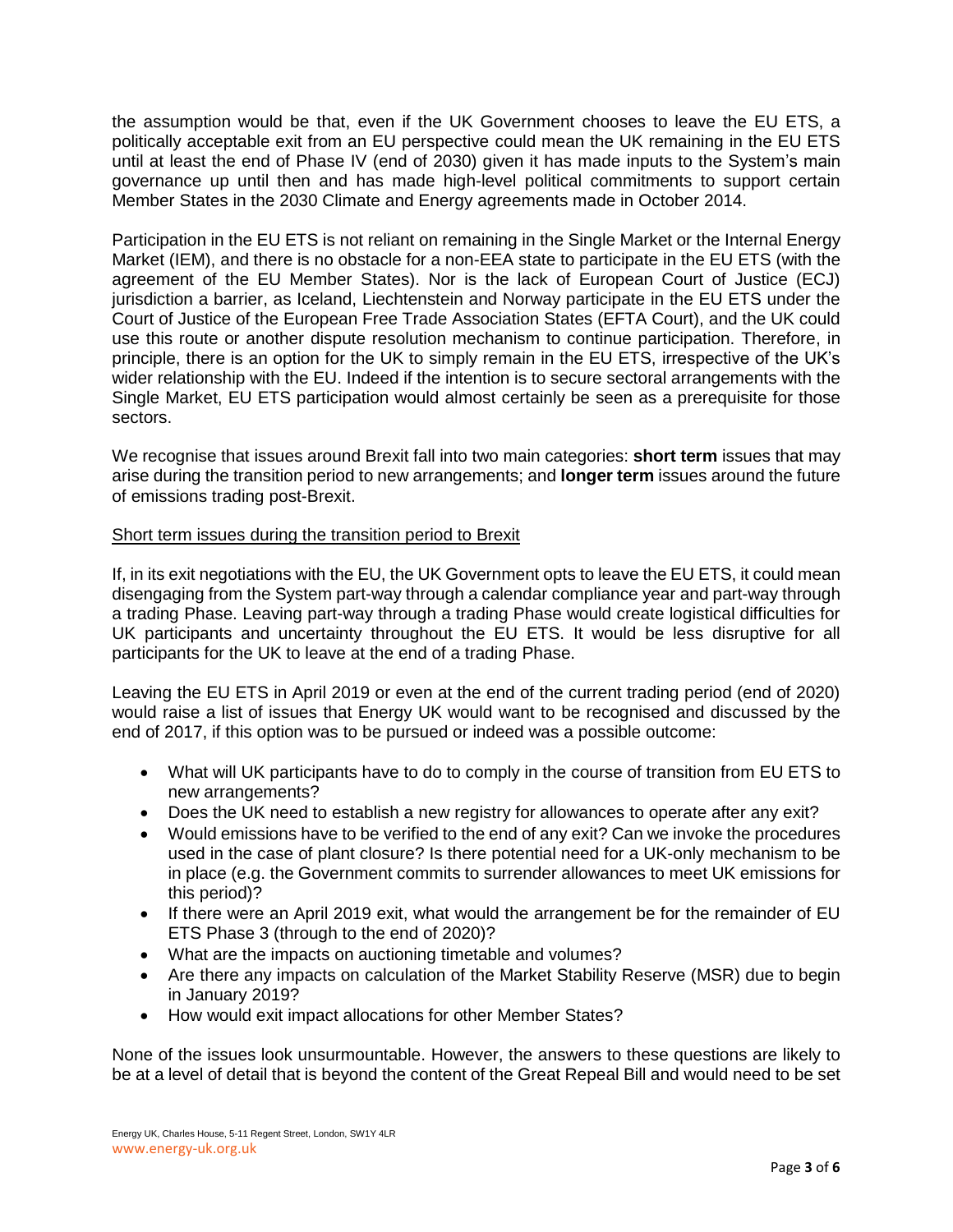out within the exit agreement with the EU. Therefore, the Government needs to consider further what can be transferred to UK legislation in the Repeal Bill and what would need EU agreement.

Government would also need to consider the likely impacts on other Member States and the UK's relationship with the European Court of Justice or alternative governance.

Whatever the transition route, a decision on the preferred direction of travel for emissions trading is needed from Government by the second half of 2017 to allow sufficient time for the necessary legal and administrative arrangements to be put in place before the end of March 2019, or even at the end of 2020. EU ETS participants should be briefed appropriately so that they can prepare to comply. The timeline at Annex 1 sets out some key milestones over the next three years.

#### Long term issues post-Brexit

For the period after the UK's exit from the EU, there is a spectrum of possible climate policy options, all of which would need to be framed by the UK's climate targets and subsequent Carbon Budgets. There is also a general expectation that the UK will want to maintain or improve its international competitiveness, and that cost-effective greenhouse gas abatement and protection from carbon leakage will remain key issues that are likely to feature in the Government's evolving Industrial Strategy.

The following five post-Brexit options have been identified in discussions to date:

- **EU ETS reloaded** EEA or similar arrangement e.g. Norway.
- **Mirror** a separate, but linked, UK ETS that mirrors the EU ETS as far as possible.
- **Linked** a new "improved" UK ETS linked to EU ETS by joint recognition and fungible allowances for compliance. (Cap in line with Carbon Budgets and agreed with the EU. Similar basic architecture and broad coverage but flexibility on detailed design e.g. allocation and leakage criteria, sectors, gases, contribution to EU funds.)
- **Stand-alone** a new, bespoke ETS designed for domestic purposes (linkage "friendly").
- **Something else** non-ETS options, such as a carbon tax, sectoral Climate Change Agreements or direct regulation.

There are pros and cons to the options listed above, with a balancing act required between domestic politics and a continued collaborative relationship with the EU. It will also be necessary to consider the interests of those industries in the EU ETS with strong domestic and non-European markets, who may favour an alternative approach to emissions reduction, versus those with strong markets in Europe who would likely favour staying in the EU ETS in order to secure tarifffree access to the Single Market.

In the longer term, it may be possible to "regionalise" the EU ETS so that non-EU states can have a say on some aspects of the System's design. This would be consistent with the wider context of coordinated actions under the Paris Agreement.

"Something else" may be attractive to some industries in the EU ETS without strong European markets, but not necessarily to electricity producers because a trading mechanism is still regarded as the most cost-effective and certain means to reduce greenhouse gas emissions, in a way which avoids cross-border distortions (which can ultimately determine which plant generates). Also, from a practical point of view, it may be quicker to establish an amended trading scheme than to design and implement an alternative regime based on taxation.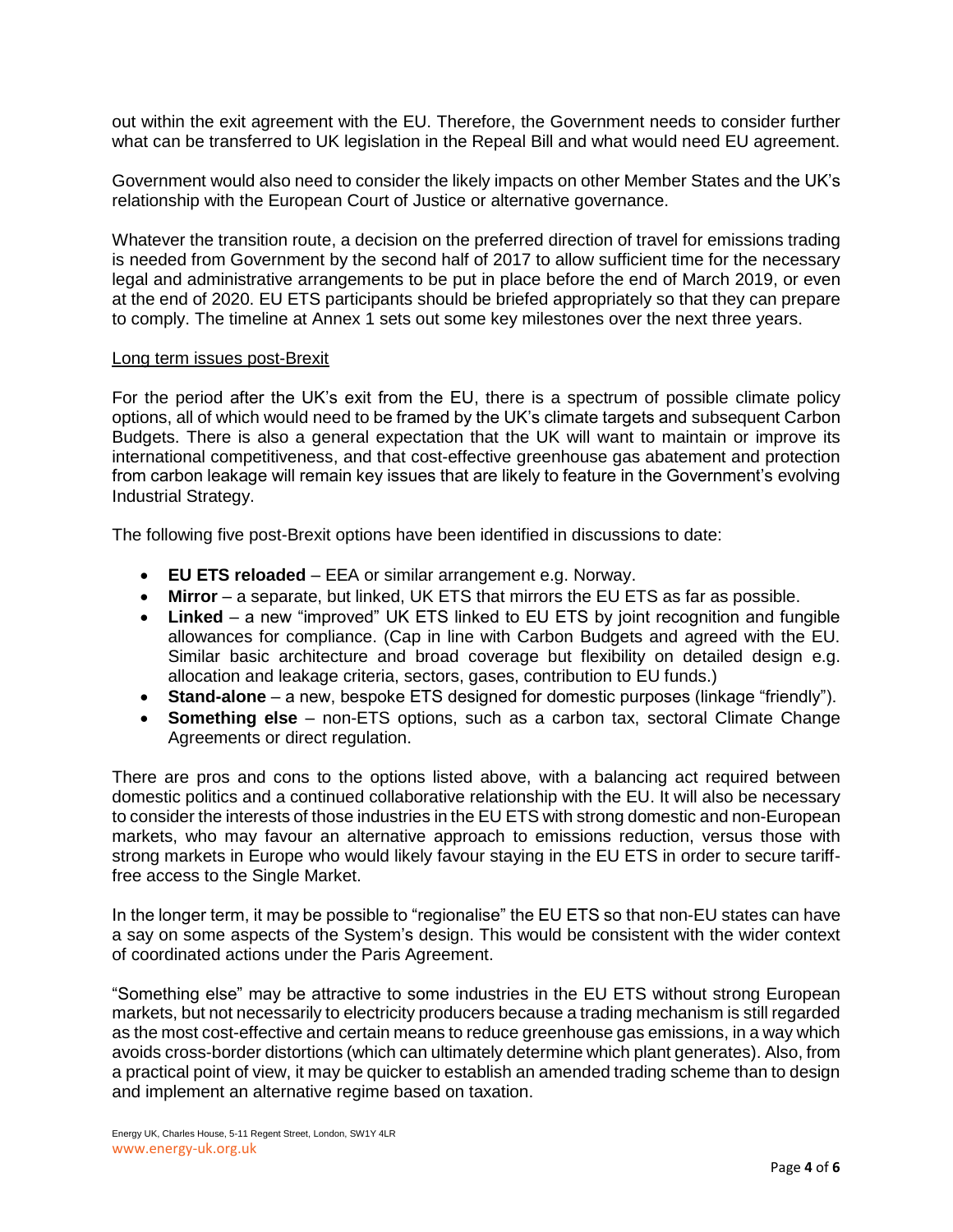Energy UK considers broad coverage across a range of sectors to be a key principle for the operation of a successful trading scheme and for achieving a liquid market and a robust carbon price signal to support the cost-effective decarbonisation of the GB electricity system. The "EU ETS reloaded", "Mirror" and "Linked" options appear to offer the best opportunity for achieving broad coverage and would also represent the least significant departure from current arrangements. A "Stand-alone" UK ETS would be unlikely to offer sufficiently broad coverage, particularly in the short term.

In order to progress the options noted above, and to both secure the benefits of broad geographical coverage and maintain influence in carbon trading discussions including the EU ETS, we would encourage the Government to pursue a strategy of fostering international linkage discussions with the increasing number of trading schemes that are developing across the world. Even if the UK remains in the EU ETS, this could amplify the UK's influence in the System's future development and would fit well with the Government's intention to pursue international trading initiatives more vigorously.

For further information contact:

#### **Andy Limbrick**

Environment Consultant Energy UK Charles House 5-11 Regent Street London SW1Y 4LR

Tel: +44 20 7747 2924 [andy.limbrick@energy-uk.org.uk](mailto:andy.limbrick@energy-uk.org.uk) [www.energy-uk.org.uk](http://www.energy-uk.org.uk/)